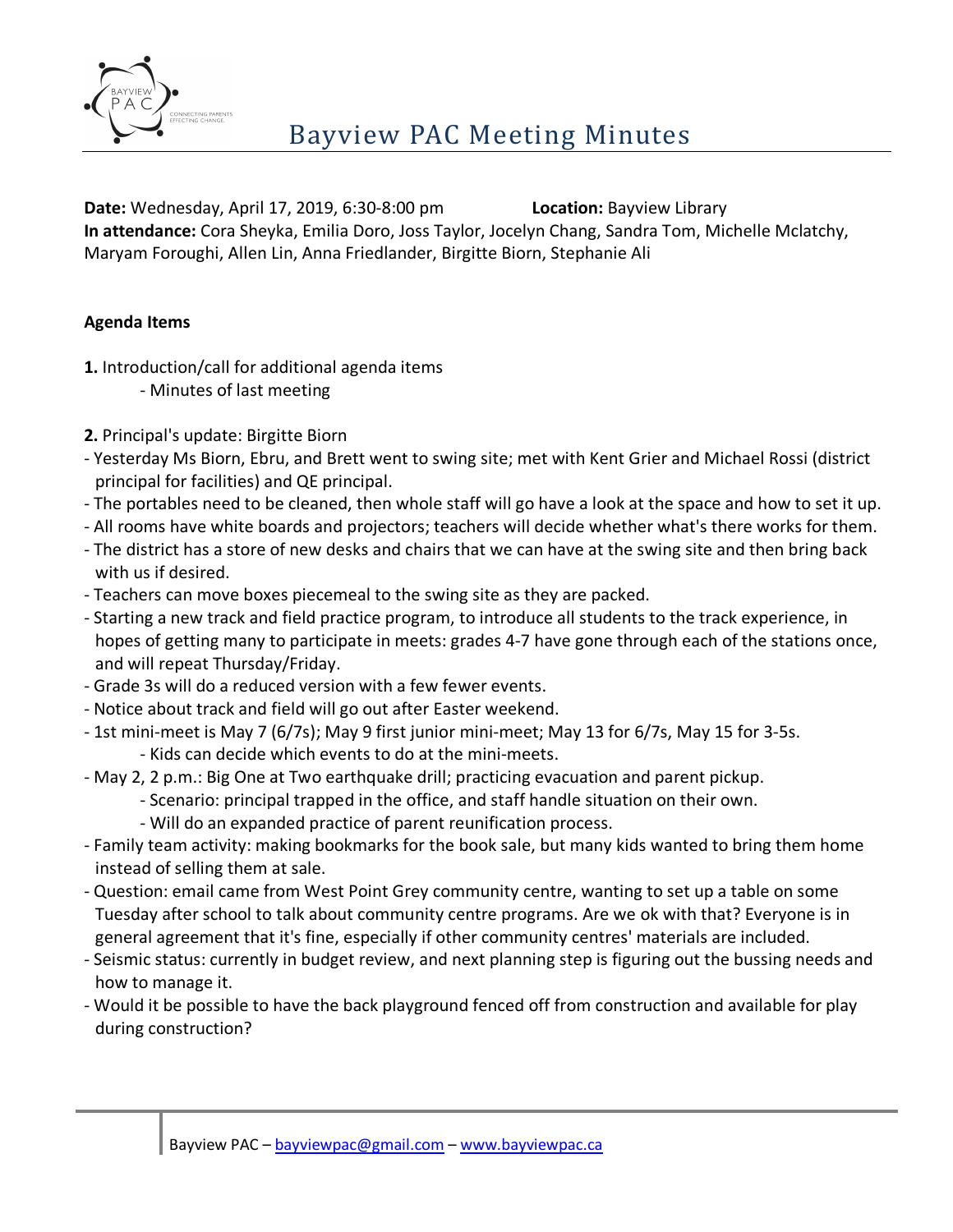

- **2.** Teachers' update: Birgitte Biorn
- Ancient civilizations; Science fair in June; Grade 6/7s went to TradeX convention in Abbotsford, to explore jobs in the trades—very good experience; June 18 will be grad ceremony.
- Ms Jung: started Growing Chefs projects.
- Primaries will begin dance residency with Lisa Sars.
- Grades 2/3 Div 8: exploring around the world by reading versions of Cinderella and writing own story.
- Div 4: working on class play.
- Div 13 (Ms Kochan): learning about the Ice Age—what people and animals dealt with and how they lived, through fiction books as well as nonfiction; working on addition and subtraction in class and with buddies; learning dances and how to help the earth; would like parent volunteers to come help with packing in June.
- **3.** Book and bake sale update: Jocelyn Chang
- Students have done a great job with sorting books.
- Still need to figure out pricing; currently between 50 cents and \$2 (e.g., picture books can be quite expensive new, so maybe we can charge a bit more?); maybe keep prices low, for kids to have fun buying lots of items.
- Games will be a bit more, but not over \$5.
- There will probably be lots of last-minute drop-offs in next few days.
- Will run the book sale right in the room; bake sale outside the room, in the hallway.
	- This way, can also run the sale at recess; will need additional volunteers for this time.
- Currently have no student volunteers for after-school sale time; need some.
- Can we run the sale during all of lunch time, or should it close down at 12:40 when it's time to eat?
	- Keep it open, but have parent volunteers remind kids when it's time to go eat.
- Bake sale: have three parents signed up so far; class reps have the information to forward to parents about how to sign up for baking.
	- We need more people to bake—need to get the notification out of how to sign up.
- Jocelyn will make a flier to send around to other schools.
- Still need adults to sign up to volunteer for selling times, especially after school.
- Will have two cashiers for book sale, two cashiers for bake sale.

- Book sale system: two additional helpers (students) to help kids pick out books and give kids the tally sheets for how to mark how many books of each price they have picked out, then take to the cashier to pay the total

- **4.** Open house (June 19, 3-7 p.m.)
- want to invite as many community members and former Bayview staffers/students as possible
	- will send flyers to local community centres and senior centres
- need to have specific jobs, in order to make a call for volunteers
	- greeters, people to sell the refreshments and Bayview gear
- Radwa Fathi (Maryam's mom) is interested in helping with the event
- staff may be interested in working on open house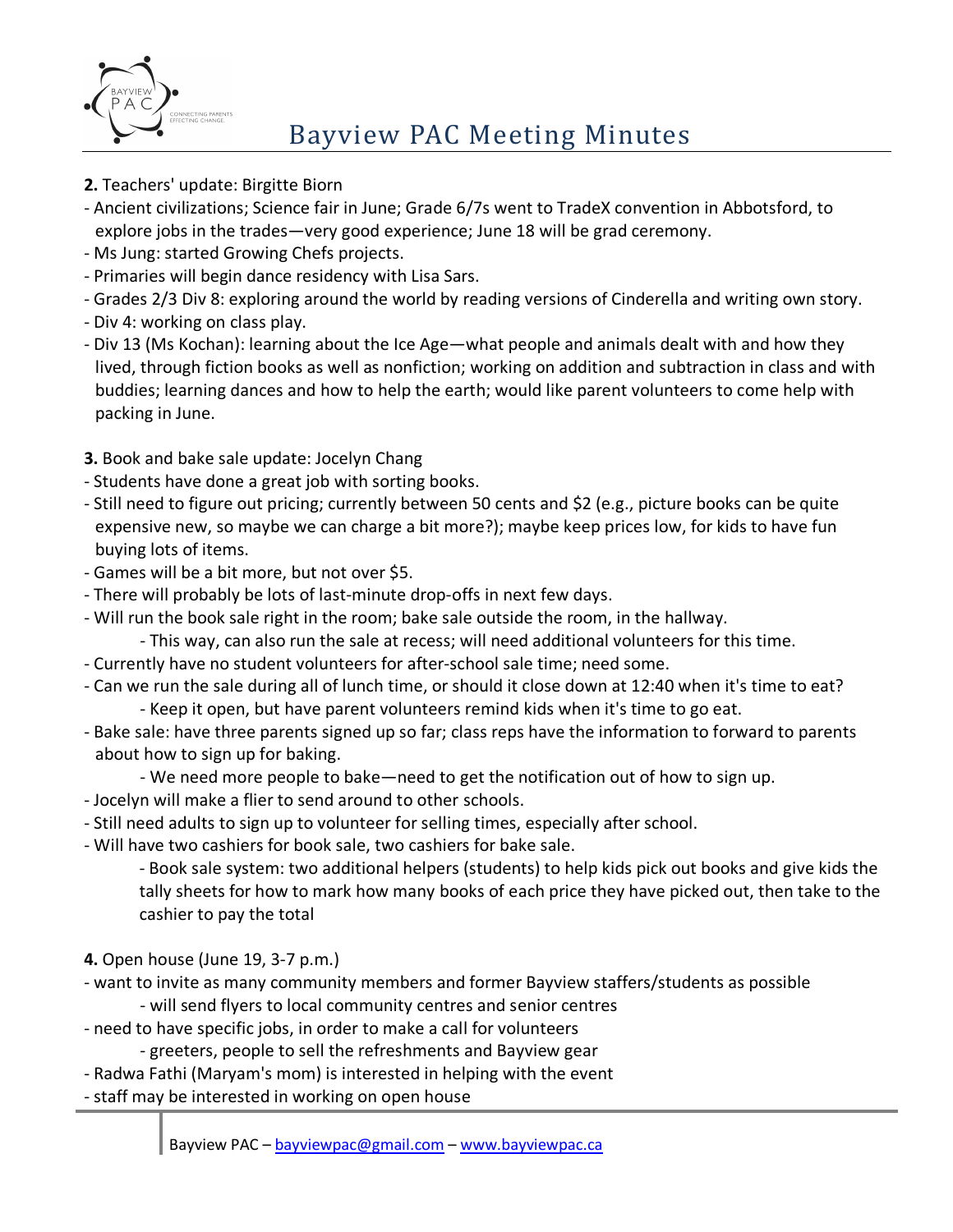

- at staff meeting, will put together a committee
- Cora will make a flyer
- Live History actors can be here for any length of time from 3 to 7 pm
	- we will need to come up with about six historical characters for them to play
	- they will be around the school in character, and then people will be taken around kind of like a scavenger hunt
- We could sell refreshments (popcorn, bake sale), perhaps set up next to the display of memorabilia
- Include information about what needs to be fundraised for
- **5.** Bayview School t-shirts and merchandise: Joss Taylor
- we've decided to sell tshirts (incl ladies' sizes); youth t-shirts only in Bayview blue; adult ones in black and grey as well; hoodies, sweatshirts; black cloth tote bags; mugs; pencils; greeting cards and framed copies of Hilary Morris's Bayview engraving (need a paragraph about Bayview to go on the back of the greeting card—maybe ask Tanya Kyi or Ken Sheyka to draft it)
	- Birgitte has a chalkboard that has the concluding lines of the original 1914 Bayview school song could add that to the end of the blurb
	- use Bayview logo on the back as well
- Need to decide which of two logos to use: eagle graphic, with "Bayview" above and "School" below in simpler type, with "Est 1914" small, to the lower right of the eagle
- will also re-order mugs and mouse pads with old picture of school
- **6.** Treasurers' update: Emilia Doro/Joss Taylor
- Regular account: \$52,436.45 Gaming account: \$9,875.02
- There were 17 Purdy's Easter orders; we netted \$316
- For sports day we will not do hot dogs; instead, will do a hot dog sale June 6, with pre-orders
- There are a few gala auction items left over, and Emilia will try taking clothes and toys to a kids' consignment shop (Cobblestones on 10th Ave). She will open a Bayview account, and parents can then take anything they no longer use to the shop and have it sold under the Bayview account. We could also take unclaimed lost and found items there.
- Popcorn sales new class fundraising policy: teachers can get volunteers from their class to make popcorn, and then earnings from that day can go to their classroom. We've had a sudden spike in interest with only 9 weeks left, so have retroactively credited some classes whose parents had done lots of popcorn work in the past
- Looking at coming up with a better system for teachers to sign up for popcorn days in the future - The May PAC meeting is our AGM, and we'll need to pass the budget: Joss circulated a draft budget.
	- The gaming grant size is based on current enrolment for the coming year; it can't be used to any class-room or curriculum-related expenses, but rules have changed so now it can be used for field trips, so those are now in gaming grant budget instead of main account; there's a placeholder for enrichment activities (such as the drumming workshop)
	- Will not do a gala next year: the committee is burned out, and doing it at the QE site would mean that most people would not be able to walk to it.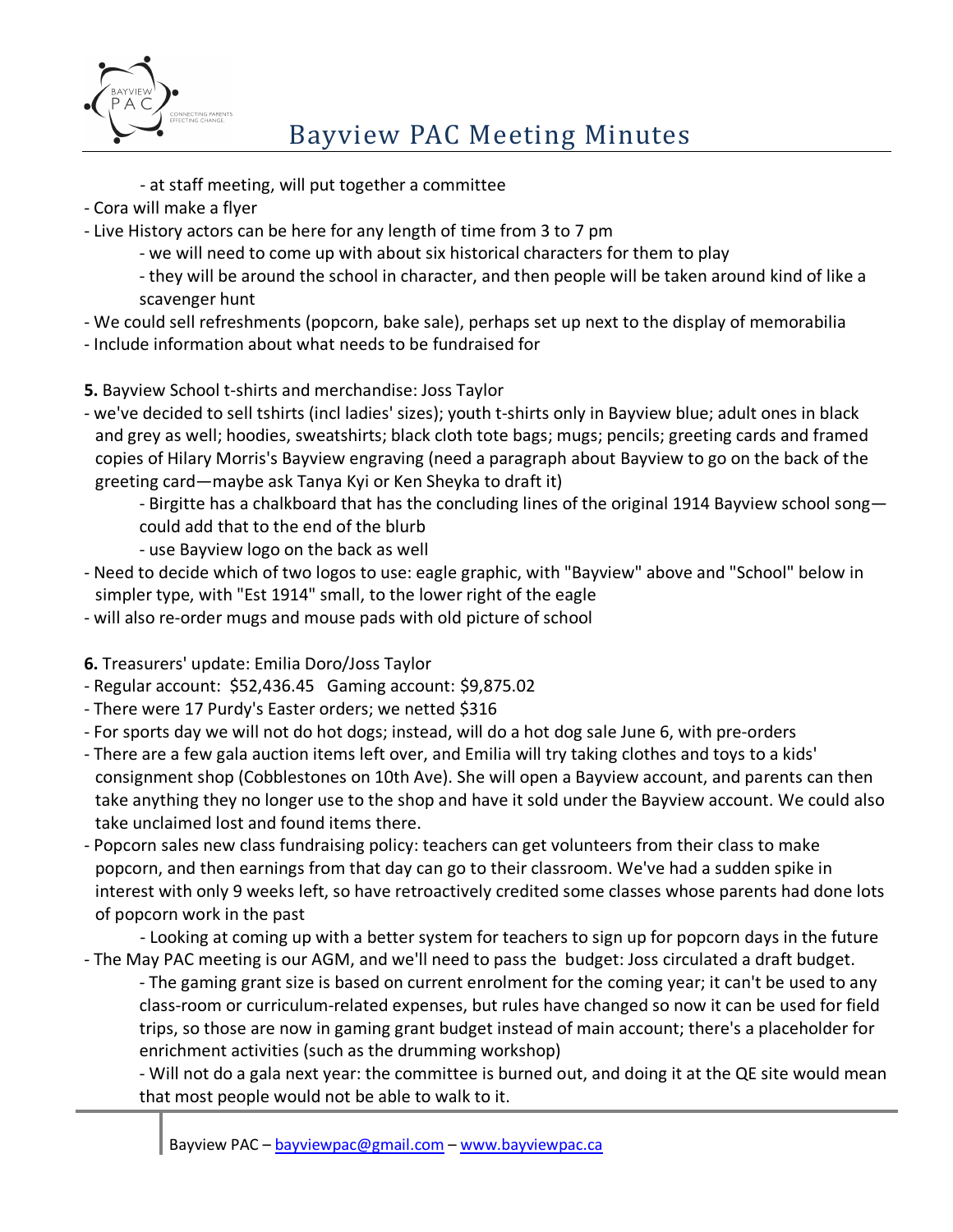

## Bayview PAC Meeting Minutes

- Also may not do a used book sale next year

- Popcorn sales are no longer in the budget, because that money might go directly to classrooms, as above

- If not doing a gala next year, maybe do more pub-night-style parent events—a way to keep the parent community engaged.

- Teri Taylor expects to need less art budget next year: storage will be an issue, and trying to use up current supplies; also might not be able to do ceramics

- The library budget may be smaller, but Brett still will want to keep up with purchasing new books (maybe \$1000, which is what she has spent this year).

- Gingerbread house icing is now included in the budget.

- We're hoping to be able to do as many performances as usual at swing site, but not sure. - A benefit of the swing site is all the natural surroundings: staff are talking about incorporating more outdoor education, and maybe they could try to find a facilitator for this; would PAC be

willing to fund? [unanimous YES]. Also, there are grants that Birgitte is looking into (e.g., Wild BC programs, which is a 3-year commitment). BCTF offers a free facilitator.

- Without gala fundraising, the plan will be to use the money that we have been saving in surplus to tide us over for day-to-day expenses; major fundraising will then be the direct-drive campaign specifically for the new school (and there will be a particular effort to fundraise from community businesses as well).

- will probably still do the class platters, and raffle them instead of doing a live auction

- Question: what are the rules for putting names on school facilities, for sponsorship? Emilia noticed a plaque by the Mt. Pleasant playground with the names of businesses that contributed
- Because everything will be so different at swing site, PAC should send a communication to all parents at the beginning of the year to explain what activities we will be doing in the coming year. Maybe include it in the welcome-to-school package of paperwork.
- Maybe do a smaller silent auction as part of another event? Close to Christmas when people are in shopping mode?
- When Joss met with the staff finance committee, they figured that at the swing site there will be some expenses that come up ("it would be so nice if we could get an X"). E.g., kids come directly into classrooms from outside (no hallway first), so might need big mats to wipe feet; or nice non-fluorescent lighting, etc.
- **7.** End-of-year potluck: Anna Friedlander
- The traditional last Friday of school is just two days after the open house, so perhaps do the potluck on the following Tuesday, June 25. *Approved for Tuesday 25th.*
- **8.** Yearbook: Jocelyn Chang for Allen Lim
- So far have talked to Mountain West, which will let us use the photos they took of students and classes.
- Have not yet found a company to handle the layout and printing, but have feelers out.
- So far the very lowest price found online is \$15/book, for about 40 pages.
- We will ask staff to help with contributing photos, rather than parents, which could be way too much.